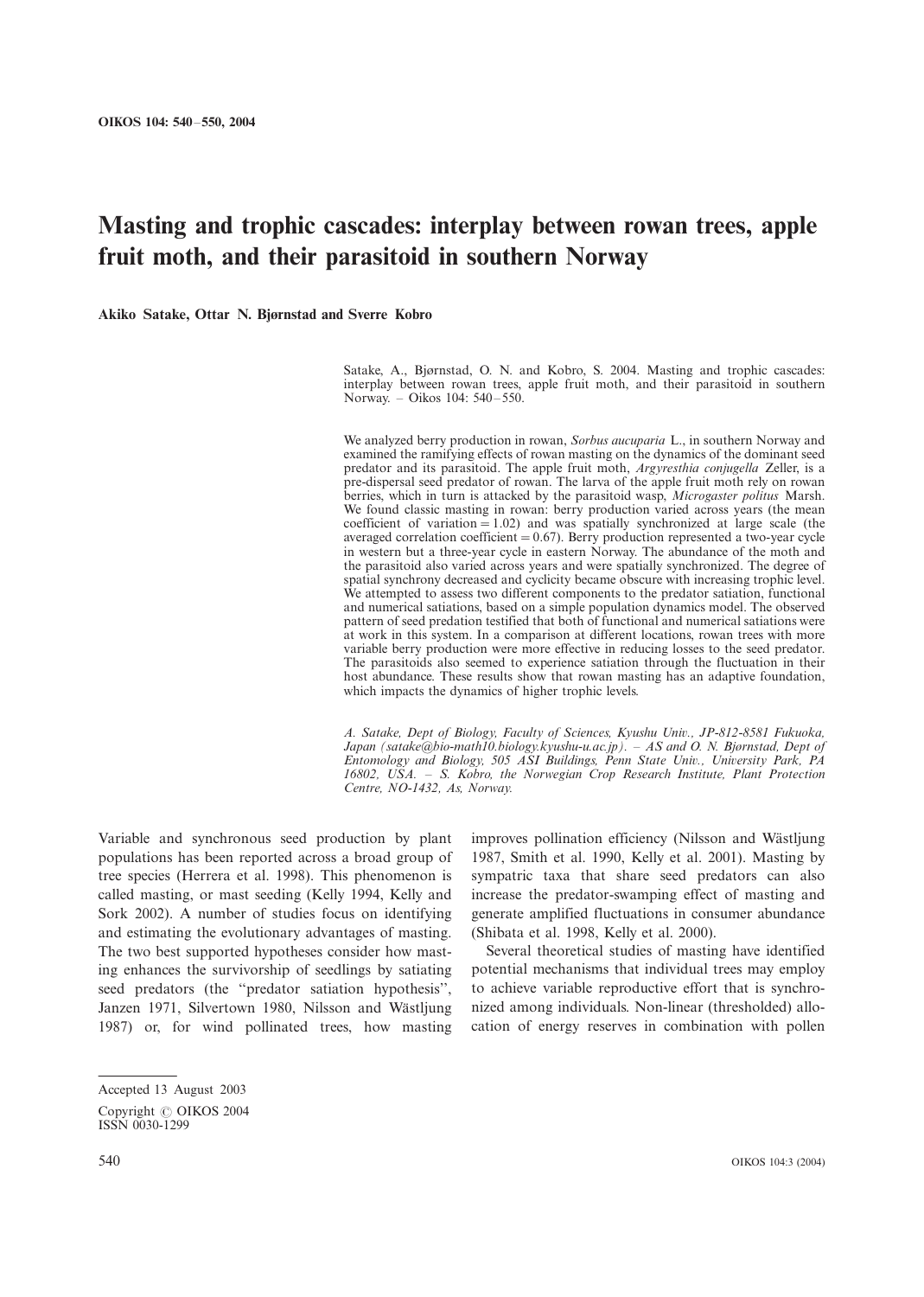limitation has recently been shown to provide a theoretically plausible physiological mechanism underlying masting dynamics (Isagi et al. 1998, Satake and Iwasa 2000, 2002a). Empirical studies have confirmed the impact of climatic fluctuations (such as temperature and precipitation level) correlated across large scale on spatial synchrony in seed production even in the absence of pollen limitation (Koenig and Knops 1998, 2000, Koenig et al. 1999, Rees et al. 2002, Schauber et al. 2002). When pollen limitation and external environmental forcing are at work in concert, the degree of spatial synchrony is further enhanced and maintained at a high level (Satake and Iwasa 2002b). Spatially synchronous and temporally variable seed set is a common phenomenon that is  $-$  at least crudely  $-$  accounted for by ecophysiological mechanisms.

The community consequences of masting are, in contrast, only known for selected case studies. The pulsed reproductive efforts may impact the dynamics of seed predators (Liebhold et al. 2000, Selås et al. 2001). Mice and squirrels, for instance, experience enhanced survival and rapid population growth in years of oak masting, but these populations may conversely crash to low levels in years with few acorns because of a shortage of food resources (Wolff 1996, McShea 2000). Such population fluctuations in rodents triggered by masting has been shown to have cascading effects through food webs, inducing outbreaks of gypsy moth and human risk of Lyme exposure (Ostfeld et al. 1996, Ostfeld and Keesing 2000). Trophic cascades are particularly likely to occur in food chains involving specialized seed predators and their natural enemies.

This paper reports the analysis of a spatiotemporally extensive data-set of one such system. Berry production in rowan, Sorbus aucuparia L., has been reported to vary substantially between years in a geographically synchronized fashion (Sperens 1997a,b, Kobro et al. 2003). The apple fruit moth, Argyresthia conjugella Zeller, is a predispersal seed predator (parasite) whose larvae rely on rowan berries. The larva of the apple fruit moth in turn is often attacked by the parasitoid wasp, Microgaster politus Marsh. (Ahlberg 1927, Kobro et al. 2003). We examine the ramifying effects of rowan masting on the dynamics of the seed predator and its parasitoid, by analyzing the spatiotemporal data of the annual berry production in rowan, the infestation level of the seed predator, and the level of parasitism of the moth larva in southern Norway.

We focus on three interrelated issues: (1) temporal ramification of masting  $-$  how temporal variability and cyclicity in berry production is transferred to upper trophic levels  $(2)$  spatial ramification of masting  $-$  how spatial synchrony in berry production is transferred to upper trophic levels, and (3) adaptive foundation of masting  $-$  evidence of predator's (or parasitoid's) satiation through the trophic interaction. In detecting predator (or parasitoid) satiation from the data, we distinguish two mechanisms: ''functional'' and ''numerical'' satiations. Functional satiation is caused by the satiation of predator's feeding capacity. Numerical satiation, in contrast, originated from the amplified fluctuation in consumer abundance caused by mastingif the number of the predators is reduced by a very small seed production in a previous year, the predator population as a whole cannot cope with a great increase in seed production. Using a simple population dynamics model, we illustrated how these two satiation mechanisms are closely related, and how we can analyze these mechanisms in the data.

## Material and methods

## Study site and species

To optimally control apple fruit moth infestation of apple orchards, the Norwegian Crop Research Institute, Plant Protection Center, initiated a program to monitor moth abundances and forecast outbreaks on apple (Edland 1978). The program has monitored rowan seed set, apple fruit moth abundance, and abundance of the moth's chief parasitoid at 60 to almost 150 locations across southern Norway for the 21 years spanning  $1979-1999$  (the monitoring is still ongoing but our analysis will embrace these first two decades). Being a service program, the geographical location varied somewhat. However 45 locations have been consistently monitored during the entire period (Fig. 1).

In Scandinavia, rowan, S. aucuparia, is the most common tree in a group of very similar congeners (Lid 1987). Reproductive individuals vary greatly in size from tall shrubs  $(1-2 m)$  to full sized trees ( $> 2 m$ ). The clusters of white flowers are produced in the early summer, and ripen to conspicuous red berries in the fall. Flower and berry production vary greatly between years in a spatially synchronous manner conforming to the classic notion of masting (Sperens 1996, Kobro et al. 2003). Each individual tree produces anywhere from 0 to  $>100,000$  berries in a given year.

The rowan berries and/or seeds are important resources for at least three seed predators: two phytophagous wasps (Megastigmus brevicaudis Ratz. the rare Haplocampa alpina Zett.) and the apple fruit moth (A. conjugella). The apple fruit moth, which is distributed across much of boreal Eurasia and North America, is the most important pest of apple in Scandinavia (Ahlberg 1927). The primary and preferred host of the apple fruit moth is rowan (or congeners such as Sorbus intermedia, Ahlberg 1927). However, when rowan mast is low relative to the moth abundance, many female moth individuals switch host and invade apple orchards, causing significant economic loss (Ahlberg 1927, Sperens 1997a,b). In other years moth populations are fully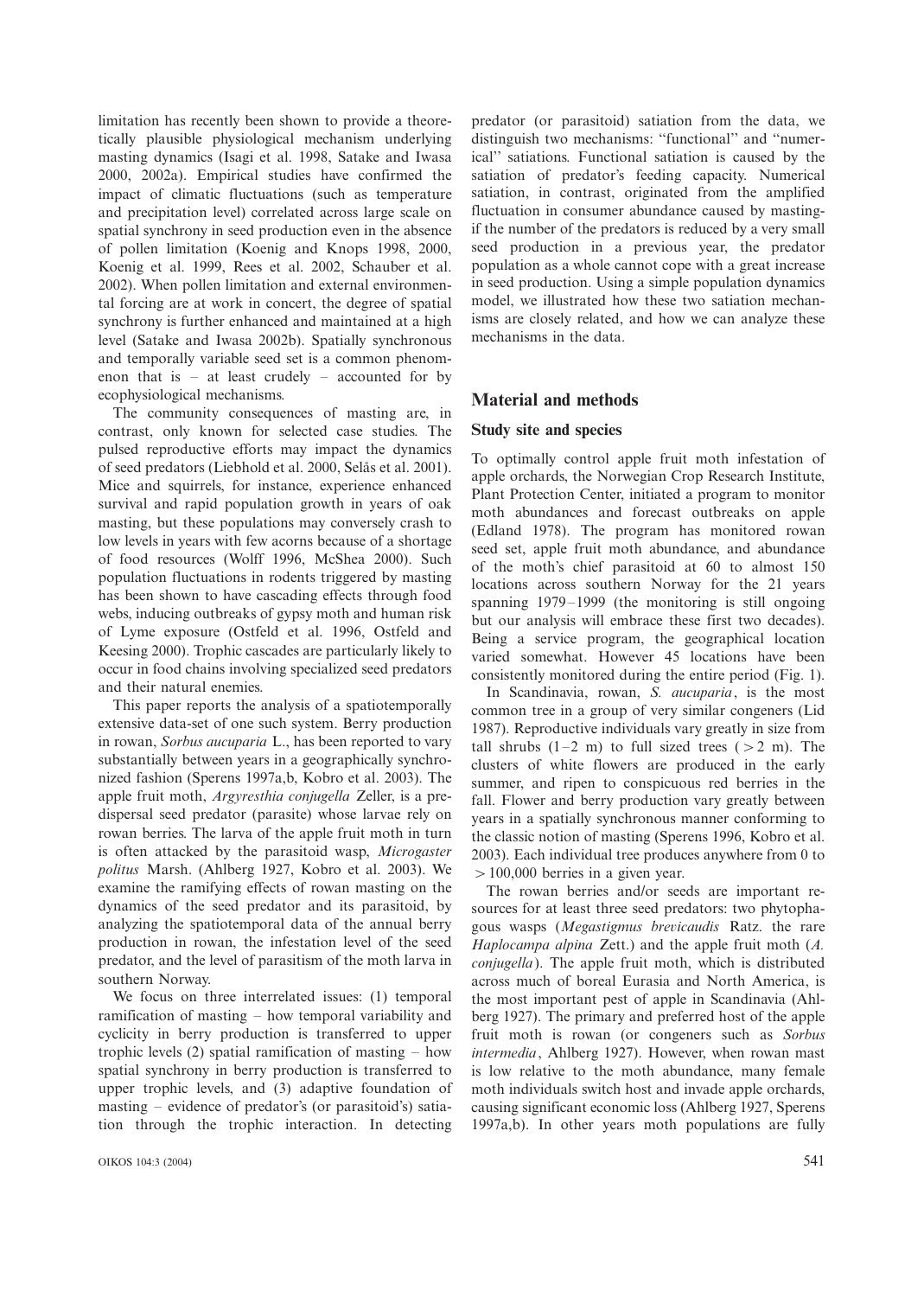

Fig. 1. Map of southern Norway showing the locations of study sites. Western Norway (longitude  $<$  9°E) includes 26 and eastern Norway (longitude  $>9°E$ ) includes 19 sites.

confined to the primary host. The adults lay eggs in the newly initiated rowan berries. The larva hatches after 2 weeks. Once fully grown, the larva leaves the berry to pupate in the ground beneath the tree (Sperens 1997a). The larvae are parasitized by at least three parasitoids (two ichnemonids and one braconid, Ahlberg 1927). Of these, the solitary braconid wasp, M. politus, appears to be the dominant parasitoid on the apple fruit moth.

are estimated by counting the number of lepidopterous pupae and hymenopterous cocoons appearing from the moth larvae at the end of the incubation period. The abundance of the moth for a given year and site was calculated as the number of berry clusters multiplied by the infestation rate. Similarly, the abundance of parasitoids was calculated by the moth abundance multiplied by the level of parasitism.

# Monitoring program

#### Temporal variability

Agricultural advisers counts the number of berry clusters on reference branches or reference trees in the vicinity of orchards. To estimate the infestation level by apple fruit moth, 1000 berries are sent from each site to the program coordinator (Sverre Kobro), who incubates them and counts the number of apple fruit moth larvae emerging from these. The percentage of parasitoid larvae Annual fluctuation in berry production was examined for each location using the coefficient of variation  $CV =$  $\sigma/\mu$ , where  $\sigma$  is the standard deviation and  $\mu$  is the mean seed production at the individual level. To calculate a 95% confidence interval, we resampled the time series data repeatedly with replacement (1000 permutations) and erected confidence intervals in the bootstrap dis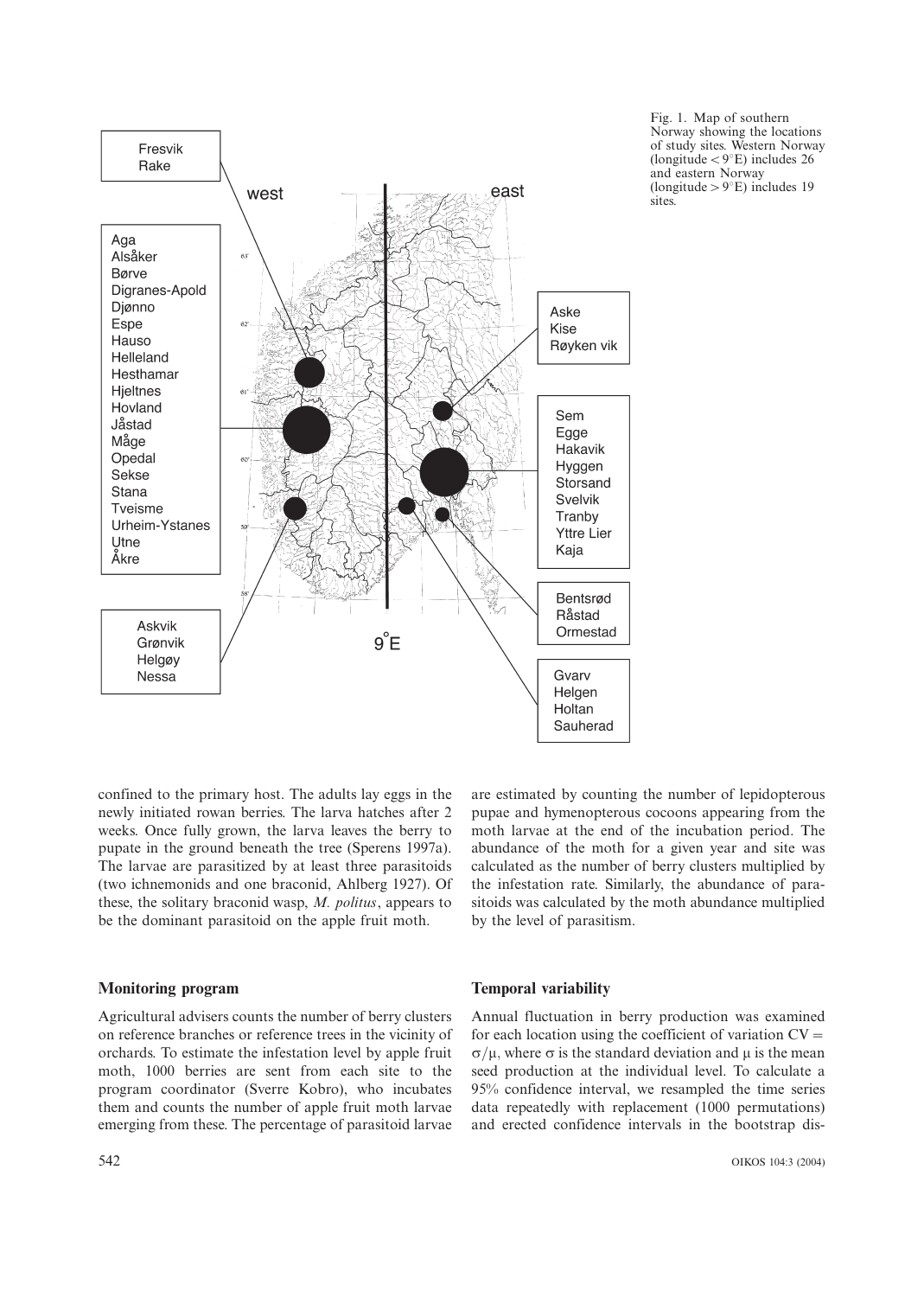tribution of CV. We used the same approach to quantify the unertainty of abundance of the apple fruit moth and the prasitoid.

In plants exhibiting mast seeding, seed crop size is reduced in years following mast years. This results in negative autocorrelation at lag 1 or 2 in time series of seed production (Norton and Kelly 1988, Sork et al. 1993, Koenig et al. 1994). We used the standard autocorrelation analysis to quantify the ACFs (autocorrelation functions) for each time series. ACFs were similarly calculated for each time series of the moth and parasitoid abundances.

## Spatial synchrony

To asses synchrony among sample locations, we calculated the correlation coefficient,  $\rho_{i,j}$ , between the time series at location i and j. The mean synchrony across the entire region (i.e. the degree of regional synchrony) is calculated by averaging  $\rho_{i,j}$  over all pairs of locations,

$$
\bar{\rho} = \frac{1}{n(n-1)} \sum_i \sum_{j \neq i} \rho_{i,j}
$$

where n is a total number of locations (i.e.  $n = 45$ ). We constructed a 95% confidence interval by drawing the random sample of the locations with replacement and recalculating  $\bar{\rho}$  (Bjørnstad et al. 1999). This procedure was repeated 1000 times to erect bootstrapped confidence intervals in the bootstrap distribution of  $\bar{\rho}$ . The same approach was used to measure regional synchrony for the upper trophic levels (the apple fruit moths and their parasitoids).

The spatial correlation function (SCF) decomposes regional synchrony as a function of distance (Bjørnstad et al. 1999). The expected correlation coefficient,  $\rho_{i,j}$ , between time series at locations i and j separated by distance  $d_{ij}$  is governed by the function  $p(d)$ , which is the SCF. We estimated the SCFs from the time series data to each of the three trophic levels by applying the nonparametric correlation function (Bjørnstad and Falck 2001). We generated bootstrapped confidence envelopes around the SCFs by resampling the locations with replacements and then repeated this process 1000 times to give a bootstrap sampling distribution for SCF (Bjørnstad and Falck 2001).

## Predator satiation

There are two different mechanisms inducing predator satiation: (1) "functional satiation"  $-$  if predator's feeding capacity has an upper threshold, predators are satiated by a large seed production (Holling 1959); and (2) "numerical satiation"  $-$  if the number of the predators is reduced by a very small seed production in a previous year, the predator population as a whole cannot cope with a great increase in seed production, resulting in a small fraction of seeds predated. Using a simple model, we will illustrate how these two satiation mechanisms are closely related, and how we can analyze these in the data.

Let the amount of berries produced and the number of the adult's predator in year t be  $B(t)$  and  $N(t)$ . When adults of the predator have a functional response  $f(B(t))$ , the fraction of attacked berries is given by  $f(B(t))N(t)/B(t)$ . If adults of the predator randomly attack berries and single larva emerges from the berry attacked, the number of adults of the predator in the next year,  $N(t+1)$ , will be

$$
N(t+1) = cB(t) \left[ 1 - \exp\left(-\frac{f(B(t))N(t)}{B(t)}\right) \right]
$$
 (1)

where c is a survival rate of the larva. The proportion of berries predated in year t is:

$$
P(t) = 1 - \exp\left(-\frac{f(B(t))N(t)}{B(t)}\right)
$$
 (2)

If  $f(B(t))$  linearly rises with  $B(t)$ , there is no satiation in the functional response and  $P(t)$  is independent of  $B(t)$ . If  $f(B(t))$  is given by the type II function that rises nonlinearly with B(t) towards the maximum attack rate, the functional response is:

$$
f(B(t)) = \frac{aB(t)}{1 + bB(t)}
$$
\n(3)

In such a case,  $P(t)$  decreases with  $B(t)$  (Eq. 2), meaning that larger seed production reduces losses to predation  $$ the ''functional satiation''. In addition, P(t) increases with  $N(t)$  (Eq. 2). This positive relationship between  $P(t)$ and  $N(t)$  is considered as the "numerical satiation" – the proportion of berries attacked will be low when the abundance of the predators is low. In this way, the proportion of berries attacked results from the interplay between the functional and numerical satiations. Our aim is to assess both mechanisms in the data. Our data provide estimates of the proportion of berries predated,  $\hat{P}(t)$ , and the amount of berries produced,  $\hat{B}(t)$ . Substituting  $\hat{P}(t)$  and  $\hat{B}(t)$  in Eq. 2, we have

$$
N(t) = -\frac{\hat{B}(t)}{f(\hat{B}(t))} \log(1 - \hat{P}(t))
$$
\n(4)

From Eq. 1 and Eq. 4, we obtain

$$
log(1 - \hat{P}(t)) = -\frac{f(\hat{B}(t))}{\hat{B}(t)}\hat{B}(t-1)\hat{P}(t-1)
$$
\n(5)

 $1-\hat{P}(t)$  in Eq. 5 represents the proportion of "healthy" (un-predated) berries. If  $f(B(t))$  is given by Eq. 3,  $log(1 \hat{P}(t)$ ) increases with  $\hat{B}(t)$ , which means that the proportion of berries predated,  $\hat{P}(t)$ , decreases with  $\hat{B}(t)$ . Hence we can assess the functional satiation by testing for a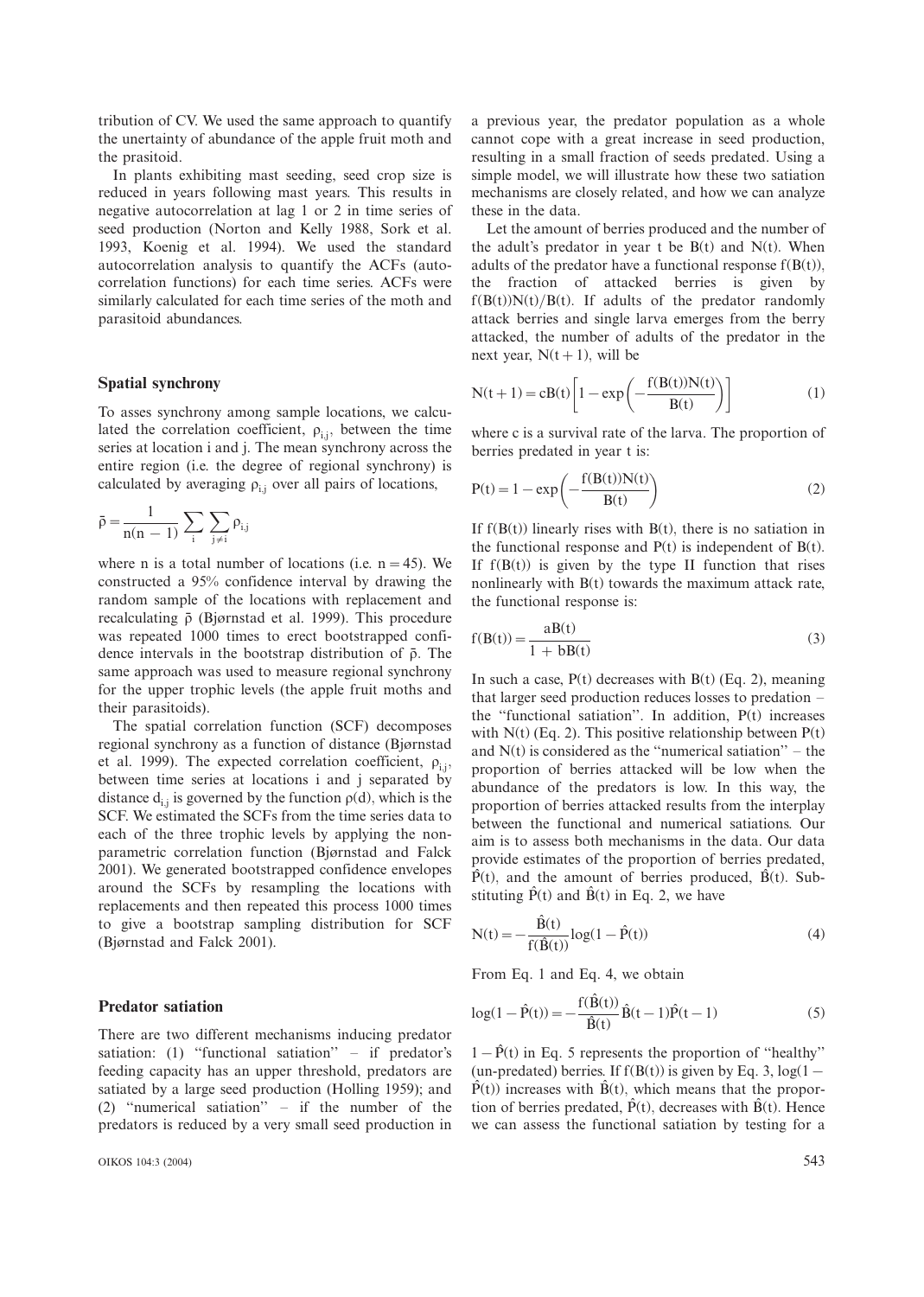positive relationship between  $log(1-\hat{P}(t))$  and  $\hat{B}(t)$ . The product  $\hat{B}(t-1)\hat{P}(t-1)$  in Eq. 5 represents the amount of berries predated in year  $t-1$ , which is proportional to the number of adult predators in year t (Eq. 1). Numerical satiation is, thus, assessed by testing for a negative relationship between  $log(1-\hat{P}(t))$  and  $\hat{B}(t-1)\hat{P}(t-1)$  – the proportion berries predated,  $\hat{P}(t)$ , increases with the amount of berries predated.

For simplicity, we will rewrite Eq. 5 as

$$
z(t) = g(x(t-1), y(t))
$$
 (6)

where  $x(t-1) = \hat{B}(t-1)\hat{P}(t-1)$ ,  $y(t) = \hat{B}(t)$ , and  $z(t) =$  $log(1-\hat{P}(t))$ . Then, to visualize whether z(t) shows negative dependence on  $x(t-1)$  and positive dependence on y(t), we estimated the 2-dimensional function,  $g(x(t –$ 1),  $y(t)$ , by applyling a 2-dimentional thin-plate spline (Wood 2001). We also computed partial Spearman's rank correlations to test the direction and strength of the relationships.

We also used the method that is often applied to examine the predator satiation (Kelly and Sullivan 1997, Shibata et al. 1998). If the level of predation depends on the population size of predators as controlled by seed production in previous years, the fraction of berries attacked and seeds consumed will depend on the ratio of berry production in the previous year relative to the current year (Kelly and Sullivan 1997, Shibata et al. 1998). A bad fruiting year that followed a good fruiting year will experience enhanced predation (and vice versa) through the numerical response of the predator. To assess this, we examined the predation level (i.e. the proportion of attacked berries) as a function of year-toyear ratios in berry production. Numerical satiation will lead to a negative correlation between the proportion of berries attacked and the year-to-year ratio in berry production. This was investigated by logistic regression. However, any functional satiation can potentially induce a spurious relationship between attack rate and the current/previous ratio of seed set. We therefore employ a randomization test that should be robust to such spurious interdependencies to test the significance of the relation: we sampled pairs of amount of berry produced and proportion of berries predated, and calculated the year-to-year ratios for these randomized data set (1000 randomizations). Significance of the logistic regression was assessed on the basis of these randomized relations.

A third test that is rarely provided is an intra-specific test of predator satiation. The predator satiation hypothesis predicts that the more variable populations should attain the higher overall seed survival (Janzen 1971, Waller 1979, Silvertown 1980). To assess this, we examined the total proportion of seeds lost to predation as a function of temporal variability in seed production, measured by CV. In each location, total proportion of seed predated was calculated by dividing the total number of predated seeds by the total number of seeds produced over the 21 years. We, again, used logistic regression to examine how predator escape is a function of the CV.

To understand the analogous relationship between the seed predator and its parasitoid, we also examined the patterns of ''parasitoid'' satiation. We applied the sequence of methods discussed above considering the abundance of the moth larvae as the fluctuating food resources for the parasitoid. Since it is plausible to assume each attacked berry includes a single larva (Ahlberg 1927), the abundance of larvae is given by the amount of attacked berries,  $\hat{P}(t)\hat{B}(t)$ . To visualize the functional and numerical satiations of the parasitoid, we estimated the 2-dimensional function for the proportion of healthy larvae by applying a 2-dimentional thin-plate spline. Partial Spearman's rank correlations was also computed to test the direction and strength of the relationships. We plotted the proportion of moth larvae parasitized as a function of the year-to-year ratio of the moth larva abundance. The relationship was fitted by using logistic regression and significance was tested by using a randomization test.

The procedure has been implemented in the R language (www.r-project.org). We used the net library as freely available from the authors (onb.ent.psu.edu/ onb1/) and the gam library to estimate the nonparametric correlation function and the 2-dimentional smoothing spline.

# **Results**

## Temporal variability

The berry production in rowan fluctuated across years (Fig. 2A). The coefficient of variation, CV, in berry production at each location ranged from 0.67 (bootstrapped  $95\%$  confidence interval  $0.50-0.82$ ) to 1.63 (bootstrapped  $95%$  confidence interval  $1.00-1.98$ ) with a mean of  $1.02$  (SE = 0.03). The abundance of the apple fruit moth and the parasitioid also fluctuated across years (Fig. 2B, C) with mean CV of  $0.96$  (SE =  $0.03$ ) and 1.16 ( $SE = 0.05$ ) respectively.

The results of autocorrelation analysis for berry production of rowan showed a conspicuous division between geographical region. We therefore separated the study sites into two groups: western Norway (longitude  $\langle 9^\circ \text{E} \rangle$  and eastern Norway (longitude  $> 9^\circ \text{E}$ , Fig. 1). In western Norway, the means of autocorrelations showed positive values at lags 2, 4, 6, and 8 and negative values at lags 1, 3, 5, and 7 (Fig. 3A), testifying to a 2 year cycle in the berry production. In contrast, the trees in eastern Norway exhibited the positive means of autocorrelations at lags 3, 6, and 9 and negative ones at lags 1, 2, 4, 5, 7, 8, and 10 (Fig. 3D). Thus rowan had a 3-year fruiting cycle in eastern Norway with some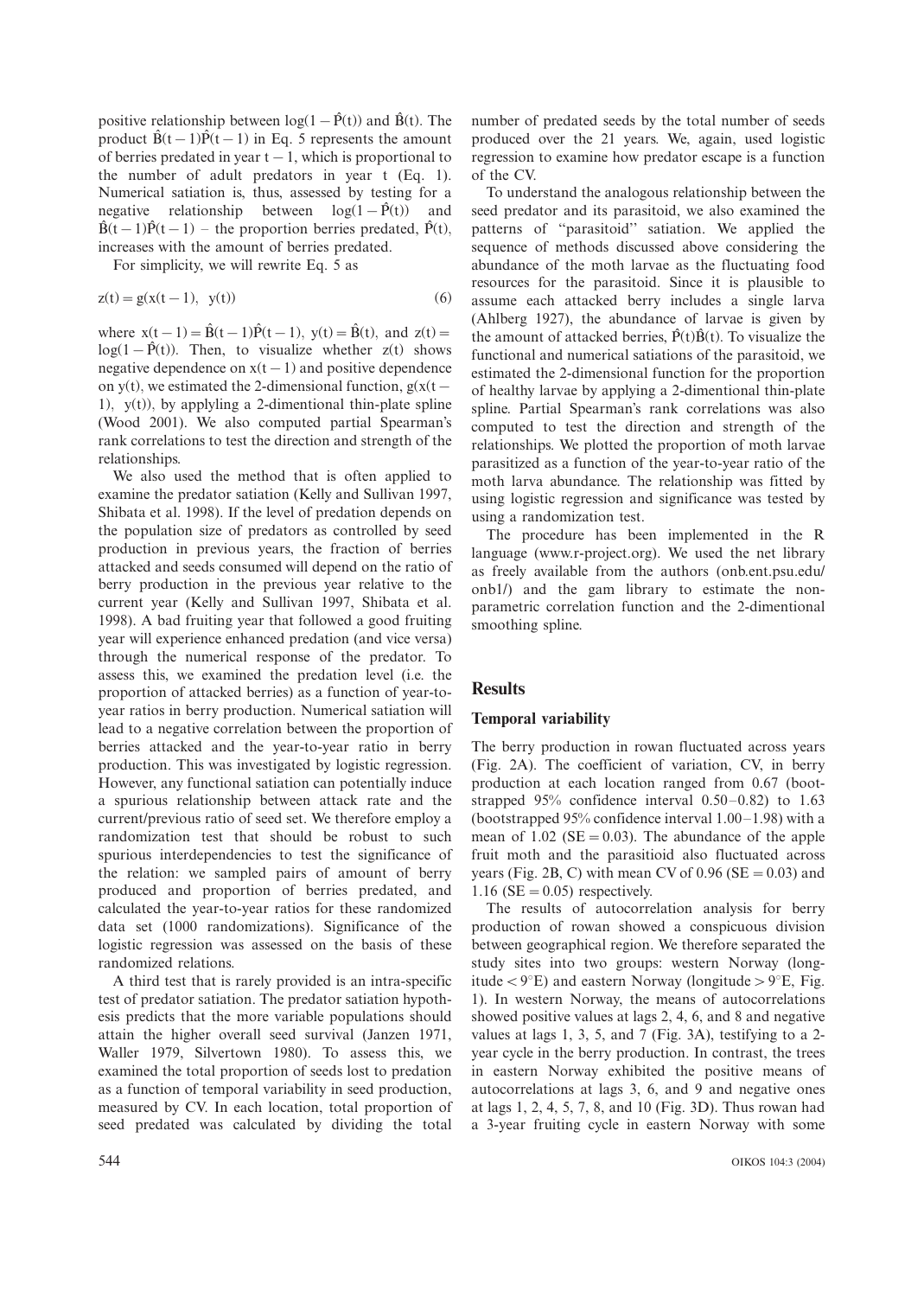

Fig. 2. Time series data of (A) annual berry production of rowan trees, (B) percentage of attacked berries by the apple fruit moth, and (C) percentage of parasitized larvae. Each line represents the time series from one study site.

variability among different locations. The moth population tracked the pattern in berry production (Fig. 3B, E), but the cyclicity was less pronounced than in berry production. This was particularly so in western Norway: the means of autocorrelations at lags 2, 3, 4, 7, and 8 were close to 0. For parasitoids, the results were more complex with large differences between locations (Fig. 3C, F). In western Norway (Fig. 3C), some locations indicated positive autocorrelations at lags of even numbers, but some showed positive autocorrelations at lags of odd numbers. It was difficult to detect any simple bottom-up signatures of the cyclic berry production at the parasitoid level.

## Spatial synchrony

The berry production in rowan was synchronized among sites ( $\bar{p} = 0.67$  with bootstrapped 95% confidence interval  $0.63-0.70$ ; Fig. 2A). The temporal fluctuation in abundance of the moth was also spatially synchronized  $(\bar{\rho} = 0.43$  with bootstrapped 95% confidence interval  $0.37-0.48$ , Fig. 2B). The degree of spatial synchrony in the parasitoid abundance was positive but lower than those in berry production and the moth ( $\bar{\rho} = 0.30$  with

bootstrapped  $95%$  confidence interval 0.23-0.37, Fig. 2C). Thus  $\bar{\rho}$  decreased as trophic level increased.

The spatial correlation function (SCF) in berry production decreased with distance (Fig. 4A), showing that nearby trees are more synchronized than trees separated by greater distances. However, the decrease in synchrony was very shallow. Even across very large distances ( $>300$  km), reproduction was highly synchronized. SCFs of the infestation level by the moth and of the parasitism level of the moth larvae also indicated a smooth decrease in correlation with distance (Fig. 4B, C). However, the rate of decay became steeper with each trophic level. The SCF in berry production always exceeded that of the seed predator which in turn exceeded that of the parasitoids (though confidence intervals are partially overlapped).

## Predator satiation

The log-proportion of healthy berries was negatively correlated with the amount of attacked berries in the previous year (partial Spearman's rank correlation  $(PSRC) = -0.35$ , Spearman's rank correlation  $(SRC) = -0.31$ ;  $p < 0.001$ , Fig. 5A), but positively correlated with the amount of produced berries in the current year (PSRC = 0.53, SRC = 0.51,  $p < 0.001$ , Fig. 5A). We also observed a negative relationship between the seed predation and ratio in berry production (the slope  $= -0.50$ ; SE  $= 0.03$ , Fig. 5B). The randomization test indicated that the slope of regression model was significantly negative at a nominal 10% level. Seed crops following poor seed crops thus tended to escape predations, implying a satiation through the predator's numerical response. If the numerical satiation of seed predators lasted for more than a year, we may find a negative relationship between the proportion of seed predated and the year-to-year ratio in berry production at greater time lags. Logistic regression analysis indicated a negative relationship between the two, however the randomization test revealed no evidence against the null hypothesis at the greater lags  $(p>0.1)$ . Significant numerical satiation of seed predators was only detected at a one-year lag.

Figure 6 shows the overall proportion of seeds attacked at each site as a function of the temporal variability in berry production, CV. The logistic regression revealed a significantly negative relationship between the proportion of berries predated and CV (the slope  $=$   $-1.03$ ; p  $< 0.001$ ), indicating that the larger inter-annual variation in berry production resulted in the smaller loss to predation.

There were indications that the highest trophic level experienced satiation when its host was abundant. The log-proportion of healthy larvae was negatively correlated with the abundance of parasitoid larvae in the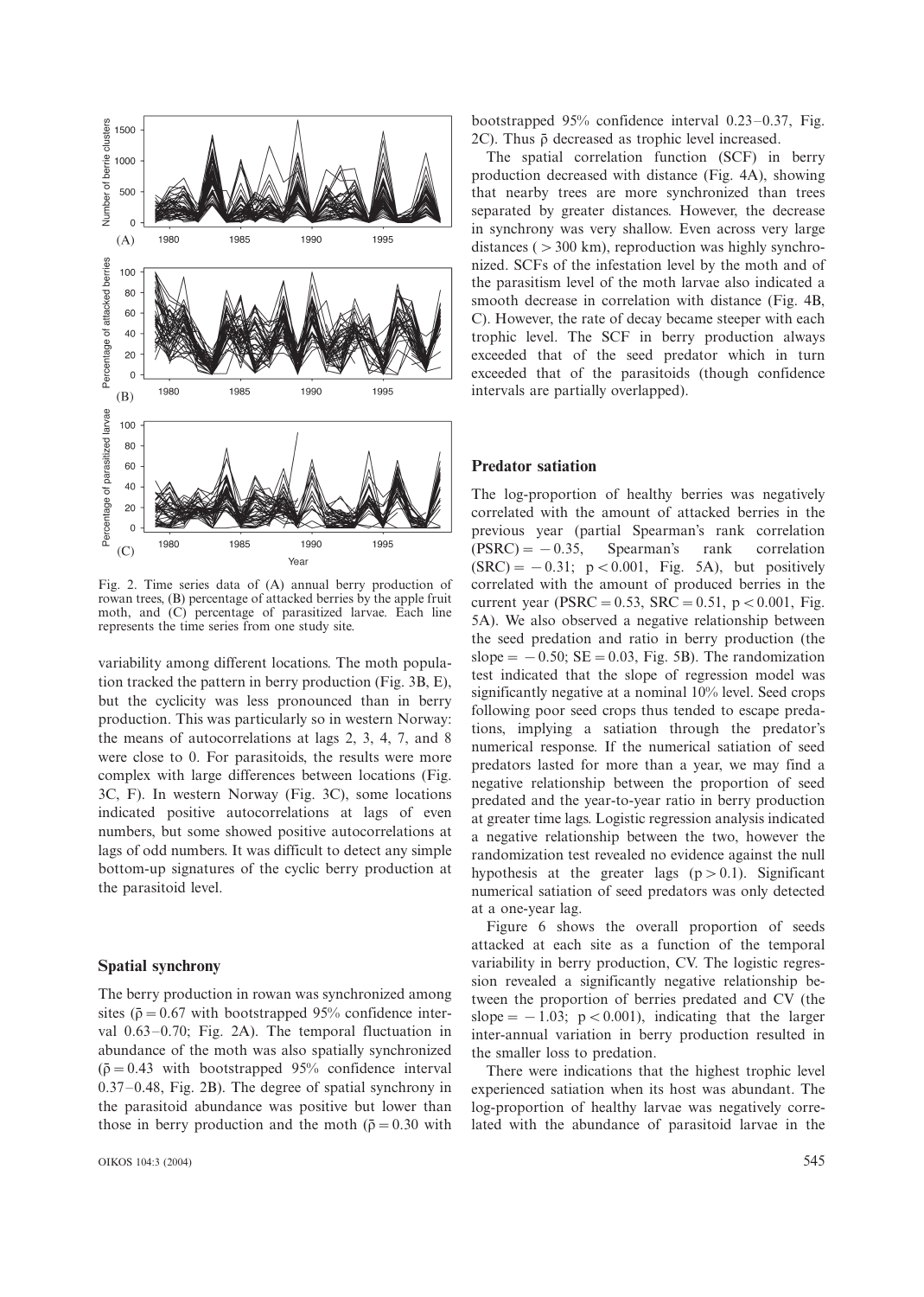

Fig. 3. Autocorrelation analysis of the time series data for each of the three trophic levels (rowan berries, apple fruit moths, and parasitoids). Results for western (26 sites,  $A-C$ ) and in eastern (19 sites,  $D-F$ ) Norway are plotted separately. Each line represents a different study site and diamonds indicate means over all sites.

previous year  $(PSRC = -0.45, SRC = -0.28; p <$ 0.001, Fig. 7A), but positively correlated with the abundance of larvae in the current year ( $PSRC = 0.53$ ,  $SRC = 0.41$ ,  $p < 0.001$ , Fig. 7A). Parasitism was also negatively correlated with the year-to-year ratio of host abundances (the slope  $= -0.39$ ,  $SE = 0.07$ , Fig. 7B). This relationship, however, was not significantly negative in the randomization test, suggesting that the evidence of numerical satiation of the parasitoid was relatively weak.

## **Discussion**

Berry production in rowan in southern Norway was variable across years and was spatially synchronized, testifying to conspicuous masting. The masting cycle in rowan was not fixed but exhibited geographically distinct patterns with a 2-year cycle in the west and a 3-year cycle in the east. This regional transition in fruiting dynamics may correlate with heterogeneous climatic conditions; western Norway is more oceanic and humid and may be a better climatic region for trees to accumulate resources through an extended growing season (Søreide 2001). Geographical variations in dynamics induced by environmental heterogeneity and trophic interactions have been observed in a number of systems such as rodents (Saitoh et al. 1998), spruce budworms (Williams and Liebhold 2000), and Gypsy moth (Peltonen et al. 2002). We are currently exploring the effect of climatic conditions on determining the fruiting interval using a resource-based model for masting dynamics (Isagi et al. 1997, Satake and Iwasa 2000).

Large-scale spatial synchrony in berry production was observed (Fig. 4). There are two dominat hypotheses for the spatial synchrony of masting: pollen coupling (Isagi et al. 1997, Satake and Iwasa 2000, 2002a) and correlated environmental forcing (Koenig and Knops 1998, 2000, Koenig et al. 1999, Rees et al. 2002). At the large spatial scales in question, we conjecture that regionalized climatic forcing is likely to operate in addition to any pollen coupling. Distance-dependent processes, such as pollen exchange between nearby trees,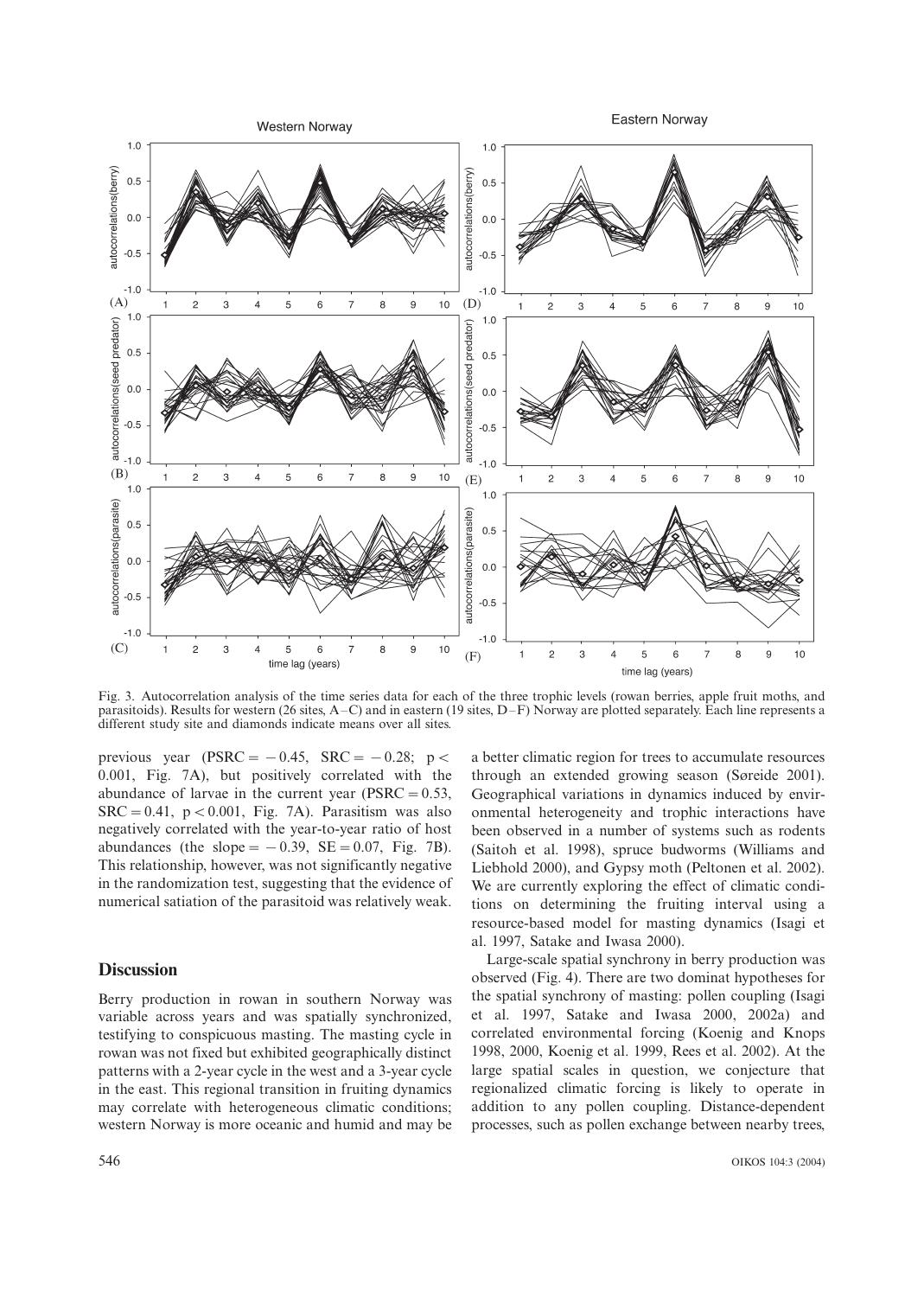

Fig. 4. Non-parametric spatial correlation functions (SCFs) of (A) berry production of rowan trees, (B) infestation level of apple fruit moth, and (C) level of parasitism. Solid lines represents SCFs and dashed lines are bootstrapped 95% confidence intervals.  $DF = 5$ .

may induce synchrony at the local scale and external environmental forcing correlated at regional scales will work to strengthen and maintain such a synchrony between populations (Satake and Iwasa 2002b).

The rowan masting strongly influenced the dynamics at the higher trophic levels. The proportion of berries predated by the apple fruit moth varied across years and was synchronized between sites reflected by the masting dynamics. There were also influences on the highest trophic level-parasitism level of moth larvae fluctuated in a spatially synchronized fashion. The impact of masting on the highest trophic level appeared to be less pronounced as the tophic level goes up, as evidenced by decreased cyclicity (Fig. 3) and decreased spatial synchrony (Fig. 4). We speculate that this dampening in



Fig. 5. The estimated function for the predator satiation. (A) The log-proportion of healthy berries,  $z(t)$ , as a function of the amount of berries predated in the previous year,  $x(t-1)$ , and the number of berries produced in the current year,  $y(t)$ . We estimate the function by using a two-dimentional smoothing spline ( $DF = 8$ ). The function is statistically significant at a nominal 1% level. (B) The proportion of berries predated as a function of the ratio of number of berries produced in year t and that in year  $t-1$  (lag1). Log transformed variables are used for calculation. Lines represents the logistic regression model which has intercepts and slopes of  $-0.73$  (SE = 0.03, p < 0.001) and  $-0.50$  (SE = 0.03, p < 0.001).

cyclicity and synchrony through trophic interactions might be partially accounted for by the fact that the predator and the parasitoid are not strict specialists (the apple fruit moth switches the host to apple when the amount of rowan berries is very low). If predators and parasitoids are generalists who utilize multiple hosts, the dynamics of these species are affected not only by masting but also by dynamics of other hosts. In addition, if external environmental forcing that is independent of masting influences the population dynamics of the predator and parasitoid, the cascading effect of masting is likely to become less pronounced. There are at least three possible factors inducing spatial synchrony in predator/parasitoid populations: (1) migration, (2) geographically correlated environmental forcing, and (3) reflection of the synchrony in rowan berry production.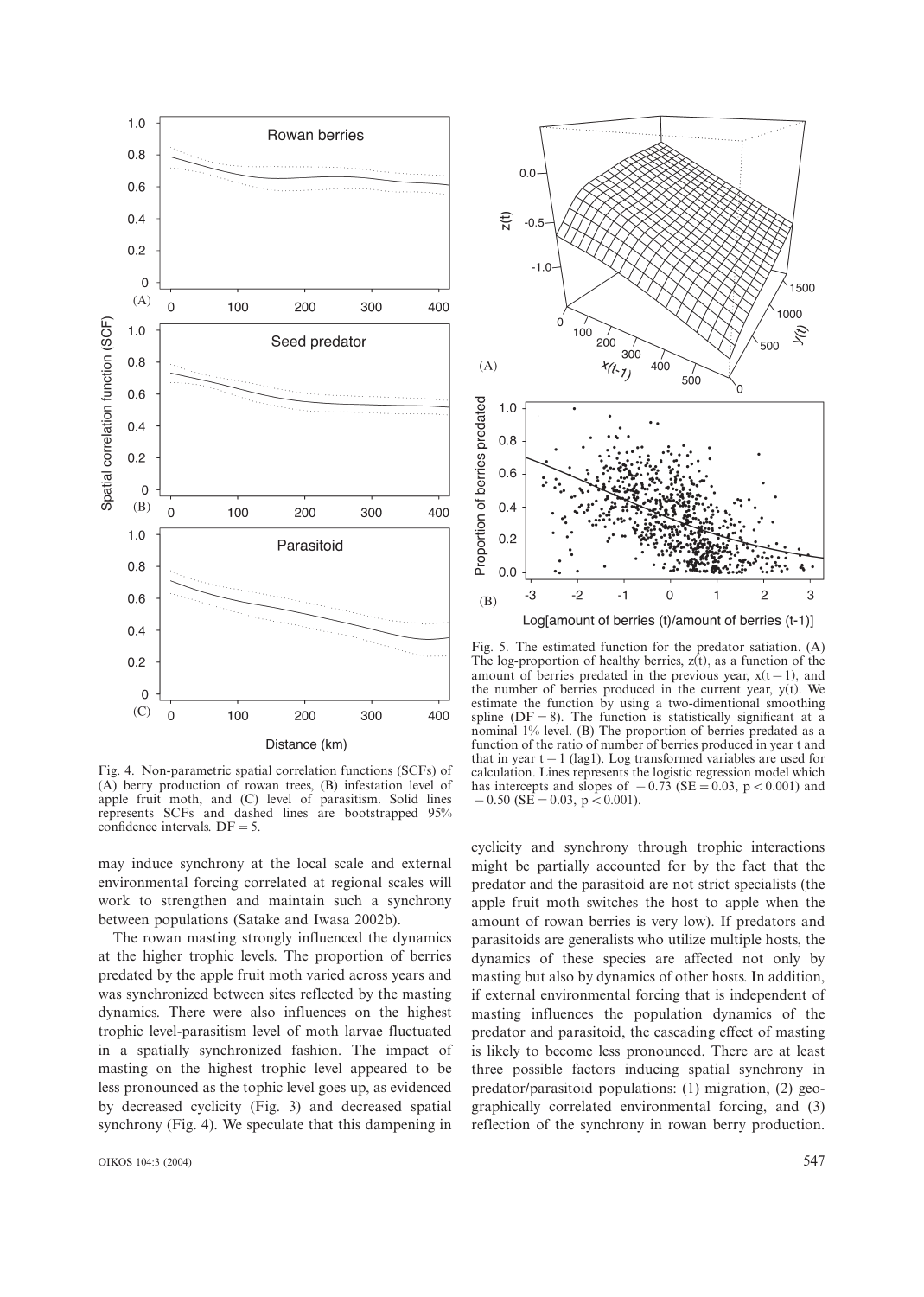

Fig. 6. Relationship between the coefficient of variation (CV) of annual seed production and the total proportion of seed predation. Each point represents the result calculated at a different study site. Logistic regression analysis gave the regression line with an intercept of  $-0.23$  (SE = 0.29, p = 0.44) and a slope of  $-1.03$  (SE = 0.29, p < 0.001).



Fig. 7. The estimated function for the parasitoid satiation. (A) The log-proportion of healthy moth larvae,  $z(t)$ , as a function of the abundance of moth larvae parasitized in the previous year,  $x(t-1)$ , and the abundance of moth larvae in the current year,  $y(t)$ . We estimate the function by using a two-dimentional smoothing spline ( $DF = 9$ ). The function is statistically significant at a nominal 1% level. (B) The proportion of moth larvae parasitized as a function of the ratio of abundance of larvae in year t and that in year  $t-1$  (lag1). Log transformed variables are used for calculation. Lines show the logistic regression models which have intercepts and slopes of  $-1.05$  $(SE = 0.11, p < 0.001)$  and  $-0.39$   $(SE = 0.07, p < 0.001)$ .

We speculate that migration is not important inducing spatial synchrony across the large geographic distances in question because the dispersal of the moth and the parasitoid presumably occur only in a very limited range. The geographically correlated environmental forcing and the reflection of rowan masting are likely to work in concert in our system. To assess the relative importance between the two in determining the population dynamics of the predator (or the parasitoid), we need to analyze how fluctuations in berry production and environmental forcing are correlated.

We attempted to assess two different components to the predator satiation, functional and numerical satiations, based on a simple population dynamics model (Eq. 1). The model predicts that functional satiations may be detected by testing for a positive relationship between the log-proportion of healthy berries and the amount of berries produced in the current year (Eq. 5). Numerical satiation, in contrast, can be detected by testing for a negative relationship between the log-scaled proportion of healthy berries and the amount of berries predated in the previous year (Eq. 5). These relationships were analyzed by using semiparametric model (Wood 2001), and partial correlations. The estimated relationships indicated that both of functional and numerical satiations are at work in our system (Fig. 5A). Another analysis to examine the satiation of seed predators showed a negative relationship between proportion of attacked berries and year-to-year ratio in berry production at lag 1 (Fig. 5B). Such a ''ratio-dependent'' pattern was previously documented by Kelly and Sullivan (1997) in their study of seed predation in Chionochloa pallens.

The more variable reproducers were more effective in escaping predation (Fig. 6), which is an important intraspecific test for the predator satiation hypothesis. Our analysis provides further evidence for predator satiation through the trophic chain: the response of parasitoids to fluctuations of their food resource was similar to those observed in the seed predator. The proportion of healthy larvae decreased with the abundance of moth larvae, but increases with the number of larvae parasitized (Fig. 7A). Furthermore the parasitism rate was negatively (albeit no significantly) correlated with the ratio in moth abundance (Fig. 7B).

These results provide strong supports for masting as a mechanism to reduce seed losses to predation, adding to how predation is a strong selective force on plant reproductive strategies (Janzen 1971, Silvertown 1980, Kelly and Sullivan 1997, Shibata et al. 1998, Kelly et al. 2000). Though rowan flowers are mainly pollinated by insects, for wind pollinated plants, masting is also beneficial by enhancing pollination success during synchronized above-average flowering effort (Nisson and Wästljung 1987, Norton and Kelly 1988, Smith et al. 1990, Kelly 1994, Kelly and Sullivan 1997). It is important to note, though, that in addition to the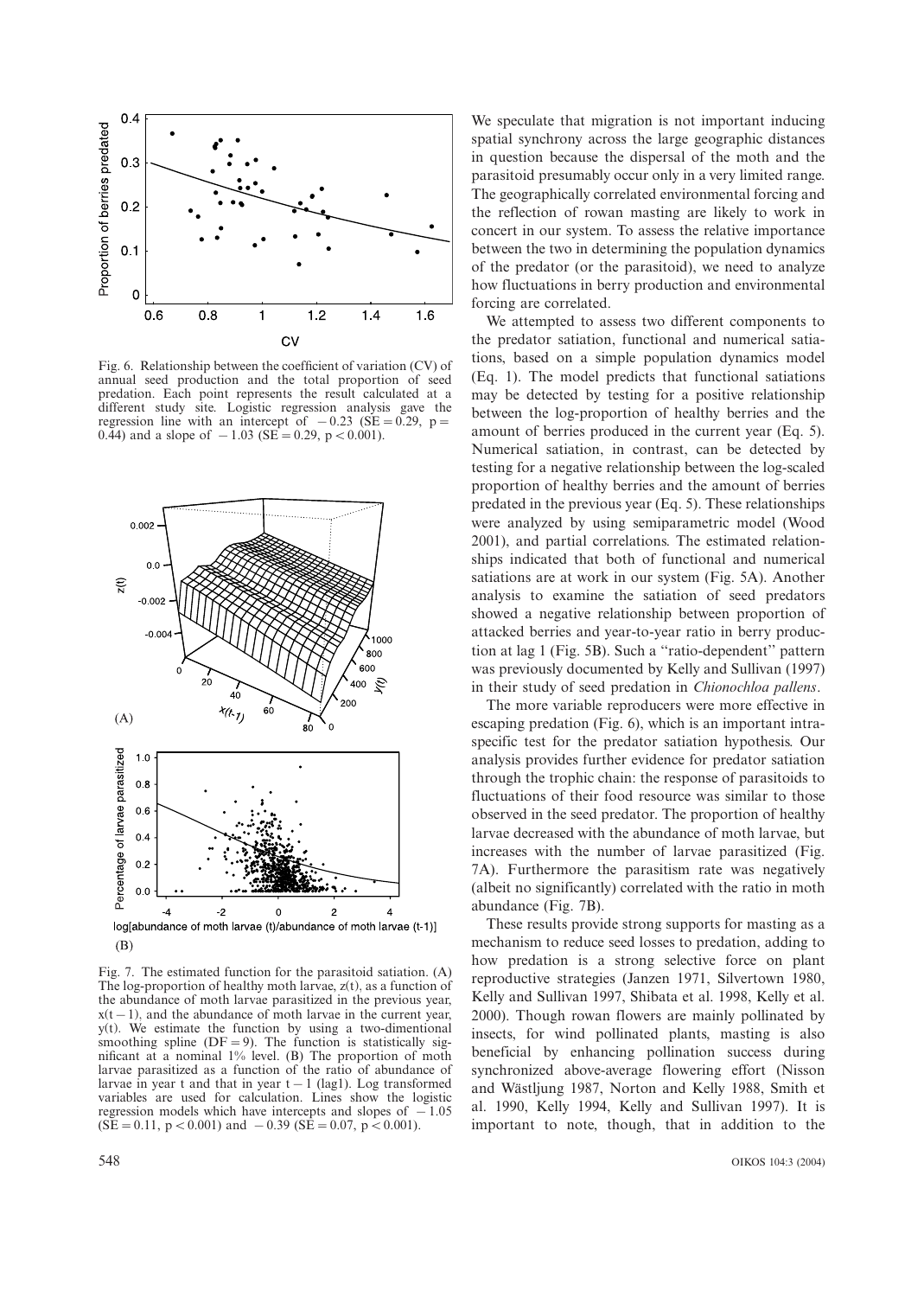advantages conveyed by masting, there are potential disadvantages associated with synchronized fluctuation in seed production  $-$  notably increased seedling competition (Kelly 1994) and lost opportunities for colonization or increasing risk of death (Waller 1979). The tension between these opposing forces will result in complex selective pressures on the reproductive schedules of individual plants. We believe that theoretical work combining the mechanism of energy allocation of plants and the dynamics of predator populations will be a next step in elucidating the selective benefits and the cascading consequences of masting.

 $Acknowledgements$  – This work was supported in part by a fellowship and a grant-in aid from the Japan Society for the Promotion of Science (AS) and USDA/NRI grant no. 2002- 35302-12656 (ONB). The study is also funded by the Royal Norwegian Ministry of Agriculture in agreement with the Norwegian Farmer organizations (SK). The authors thank: Y. Iwasa, A. Liebhold, T. Ohgushi, R. S. Ostfeld, M. Shimada, and A. Yamauchi, for their very useful comments and discussion.

#### **References**

- Ahlberg, O. 1927. Rŭnnbärsmalen, Argyresthia conjugella Zell. En redogörelse för undersökningar åren 1921-1926 (in Swedish, with English summary). - Lantbruksentomologiska avdelningen, Stockholm.
- Bjørnstad, O. N. and Falck, W. 2001. Non-parametric spatial covariance functions: estimation and testing. - Environ. Ecol. Stat. 8: 53-70.
- Bjørnstad, O. N., Ims, R. A. and Lambin, X. 1999. Spatial population dynamics: analysing patterns and processes of population synchrony. – Trends Ecol. Evol. 14: 427–432.
- Edland, T. 1978. Prognosar om angrep av rognebærmøll (Argyresthia conjugella Zell.) på eple (in Norwegian).  $-$  Gartneryrket 68: 440-444.
- Herrera, C. M., Jordano, P., Guitian, J. et al. 1998. Annual variability in seed production by woody plants and the masting concept – reassesment of principles and relationship to pollination and seed dispersal.  $-$  Am. Nat. 152: 576– 594.
- Holling, C. S. 1959. The components of predation as revealed by a study of small mammal predation of the European pine sawfly. - Can. Entomol. 91: 293-320.
- Isagi, K., Sugimura, K., Sumida, A. et al. 1997. How does masting happen and synchronize? - J. Theor. Biol. 187:  $231 - 239$
- Janzen, D. H. 1971. Seed predation by animals. Annu. Rev. Ecol. Syst. 2: 465-492
- Lid, J. 1987. Flora. Det Norske Samlaget. Oslo.
- Kelly, D. 1994. The evolutionary ecology of mast seeding. Trends Ecol. Evol. 9: 465-470.
- Kelly, D. and Sullivan, J. J. 1997. Quantifying the benefit of mast seeding on predator satiation and wind pollination in Chionochloa pallens (Poaceae). - Oikos 78: 143-150.
- Kelly, D. and Sork, V. L. 2002. Mast seeding in perennial plants: why, how, where?  $-$  Annu. Rev. Ecol. Syst. 33: 427 $-\overline{4}47$ .
- Kelly, D., Harrison, A. L., Lee, W. G. et al. 2000. Predator satiation and extreme mast seeding in 11 species of Chiono $chloa$  (Poaceae). - Oikos 90: 472-488.
- Kelly, D., Hart, D. E. and Allen, R. B. 2001. Evaluating the wind pollination benefits of mast seeding.  $-$  Ecology 82:  $117 - 126$ .
- Kobro, S., Søreide, L., Djønne, E. et al. 2003. Masting of rowan, Sorbus aucuparia L. and consequences for the apple fruit

moth, Argyresthia conjugella Zeller. - Popul. Ecol. 45: 25-30.

- Koenig, W. D. and Knops, J. M. H. 1998. Scale of mast-seeding and tree-ring growth.  $-$  Nature 396: 225 $-$ 226.
- Koenig, W. D. and Knops, J. M. H. 2000. Patterns of annual seed production by northern hemisphere trees: a global perspective.  $-$  Am. Nat. 155: 59 $-69$ .
- Koenig, W. D., Mumme, R. L., Carmen, W. J. et al. 1994. Acorn production by Oaks in central coastal California – variation within and among years.  $-$  Ecology 75: 99–109.
- Koenig, W. D., Knops, J. M. H., Carmen, W. J. et al. 1999. Spatial dynamics in the absence of dispersal: acorn production by oaks in central coastal California.  $-$  Ecography 22: 499-506.
- Liebhold, A., Elkinton, J., Williams, D. et al. 2000. What causes outbreaks of the gypsy moth in North America? - Popul. Ecol. 42: 257-266.
- McShea, W. J. 2000. The influence of acorn crops on annual variation in rodent and bird populations within oak dominated forests. – Ecology 81:  $228 - 238$ .
- Nilsson, S. G. and Wätljung, U. 1987. Seed predation and crosspollination in mast-seeding beech (Fagus sylvatica) patches. Ecology 68: 260-265.
- Norton, D. A. and Kelly, D. 1988. Mast seeding over 33 years by Dacrydium cupressinum Lamb. (rimu) (Podocarpaceae) in New Zealand: the importance of economies of scale. Funct. Ecol. 2: 399-408.
- Ostfeld, R.S. and Keesing, F. 2000. Pulsed resources and community dynamics of consumers in terrestrial ecosystems. Trends Ecol. Evol. 15: 232-237.
- Ostfeld, R.S., Jones, C. G. and Wolff, J. O. 1996. Of mice and mast: ecological connections in eastern deciduous forests. - BioScience 46:  $323-330$ .
- Peltonen, M., Liebhold, A. M., Bjørnstad, O. N. et al. 2002. Spatial synchrony in forest insect outbreaks: roles of regional stochasticity and dispersal. - Ecology 83: 3120-3129.
- Rees, M., Kelly, D. and Bjørnstad, O. N. 2002. Snow tussocks, chaos, and the evolution of mast seeding.  $-$  Am. Nat. 160:  $44 - 59.$
- Saitoh, T., Stenseth, N. C. and Bjørnstad, O. N. 1998. The population dynamics of the vole Clethrionomys rufocanus in Hokkaido, Japan. - Res. Popul. Ecol. 40:  $61-76$ .
- Satake, A. and Iwasa, Y. 2000. Pollen-coupling of forest trees: forming synchronized and periodic reproduction out of chaos. – J. Theor. Biol. 203:  $63-84$ .
- Satake, A. and Iwasa, Y. 2002a. Spatially limited pollen exchange and a long-range synchronization of trees.
- Ecology 83: 993-1005.<br>Satake, A. and Iwasa, Y. 2002b. The synchronized and intermittent reproduction of forest trees is mediated by the Moran effect, only in association with pollen coupling.  $-$  J. Ecol. 90: 830-838.
- Selås, V., Hogstad, O. and Andersson, G. 2001. Population cycles of autumnal moth, Epirrita autumnata, in relation to birch mast seeding. – Oecologia 129: 213–219.
- Schauber, E. M., Kelly, D., Turchin, P. et al. 2002. Masting by eighteen New Zealand plant species: the role of temperature as a synchronizing cue.  $-$  Ecology 83: 1214-1225.
- Shibata, M., Tanaka, H. and Nakashizuka, T. 1998. Cause and consequences of mast seed production of four co-occurring Carpinus species in Japan. - Ecology 79: 54-64.
- Silvertown, J. W. 1980. The evolutionaly ecology of mast seeding in trees. – Biol. J. Linn. Soc. 14: 235–250.
- Smith, C. C., Hamrick, J. L. and Kramer., C. L. 1990. The advantage of mast years for wind pollination.  $-$  Am. Nat. 136: 154-166.
- Søreide, L. 2001. Masting in rowan. MSC Thesis, Institute of plant science, Norwegian Agricultural University (in Norwegian, with English summary).
- Sork, V. L., Bramble, J. and Sexton, O. 1993. Ecology of mastfruiting in three species of north American deciduous oaks.  $-$  Ecology 74: 528 $-541$ .